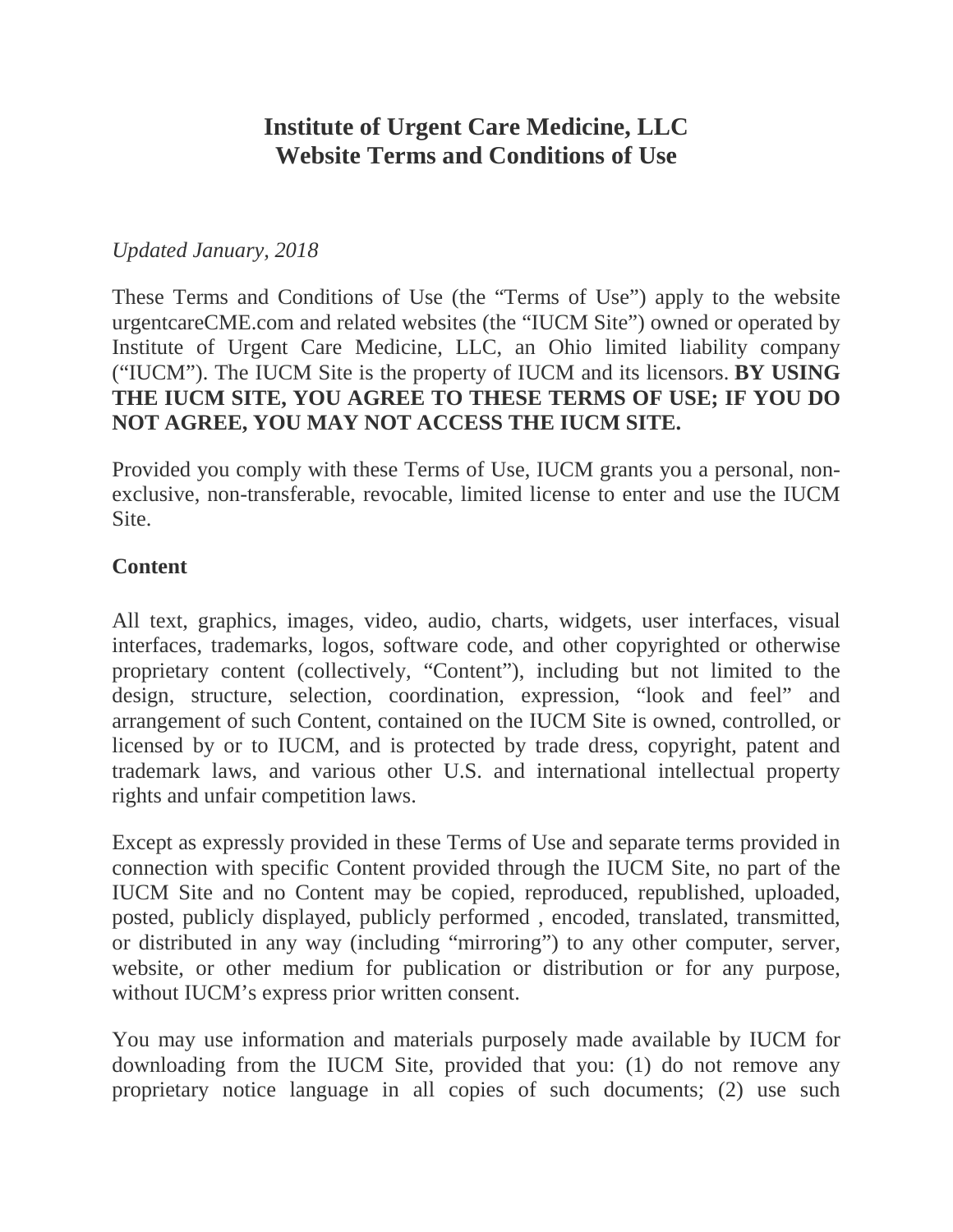information only for your personal, non-commercial informational purpose and do not copy or post such information on any networked computer or broadcast it in any media; (3) make no modifications to any such information; and (4) do not make any additional representations or warranties relating to such documents. Such information and materials are provided to you on a nonexclusive, personal, nontransferable, revocable, and limited basis only.

INSTITUTE OF URGENT CARE MEDICINESM and related logos and marks, and other trademarks, service marks, names and logos used on the IUCM Site are owned by IUCM or its licensors or affiliates. All rights not expressly granted are hereby reserved.

# **Account**

For applicable IUCM Sites, users who are ages 13 and older may choose to register an account (a user who has registered for an account through a IUCM Site is a "Registered User", each such account an "IUCM Account"). If you are under 18, you may only become a Registered User with the involvement and consent of a parent or guardian. Depending upon the type of IUCM Account for which you are registering, in addition to your name and contact information, you may be required to submit a valid credit card number, billing address, and related billing information and other information. When you register for an IUCM Account you must (i) provide accurate and truthful information about yourself, including, if applicable, billing information, and (ii) update such information from time to time as necessary to keep your registration information current and accurate. By establishing an IUCM Account, you represent and warrant you have the right and are authorized to provide the information you provide when you register for such IUCM Account. You may be requested to abide by additional IUCM Account terms of use.

Your IUCM Account is personal to you. You are responsible for maintaining the confidentiality of your IUCM Account and password and for restricting access to your IUCM Account, and you agree to accept responsibility for all activities that occur under your IUCM Account. IUCM reserves the right to refuse service, terminate or disable the IUCM Site (or any portion of the IUCM Site) or any IUCM Accounts, remove or edit Content, or cancel orders in its sole discretion. You must notify IUCM immediately of any breach of or unauthorized use of your IUCM Account.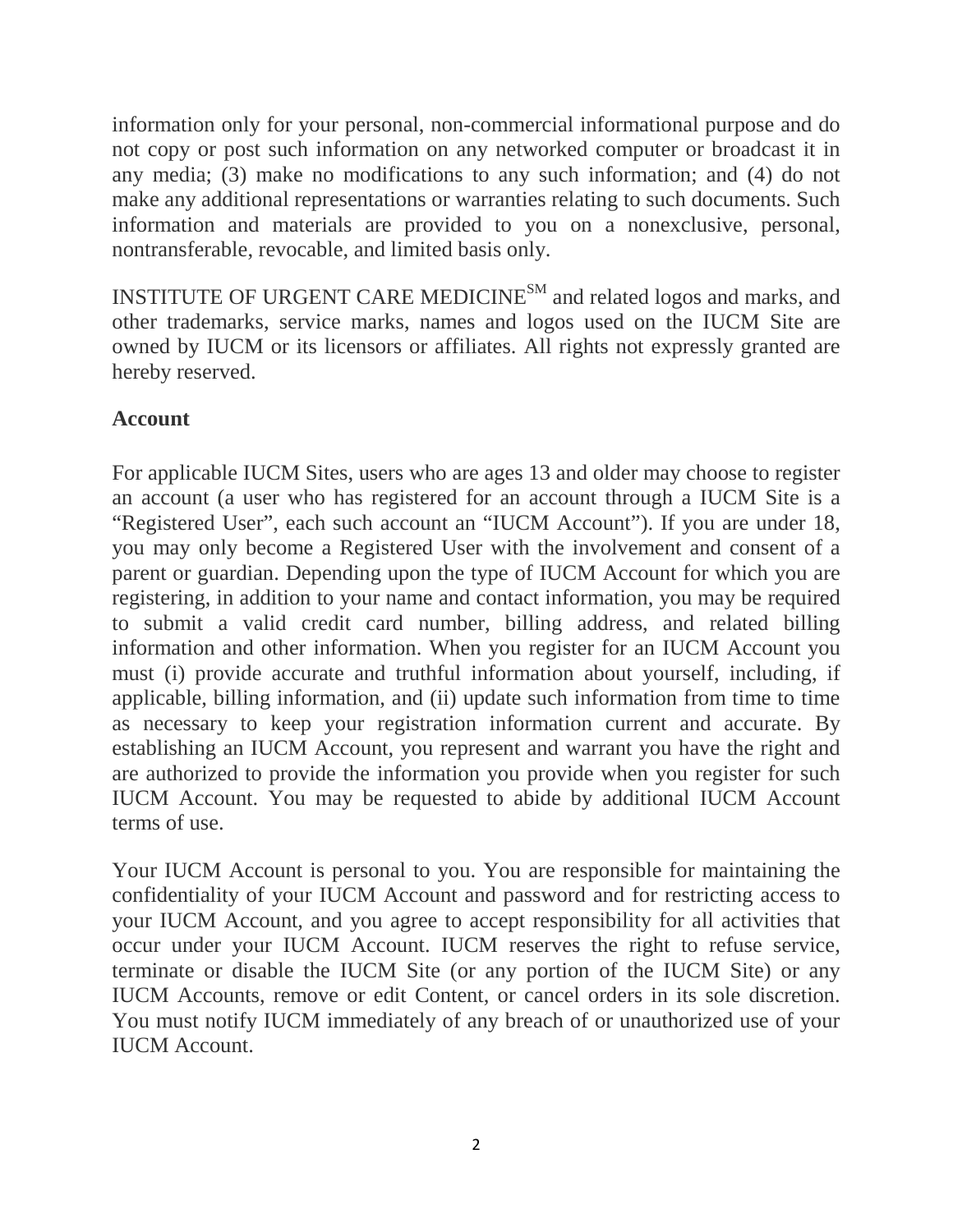#### **Purchases; Other Terms and Conditions**

Additional terms and conditions may apply to purchases of goods or services and to specific portions or features of the IUCM Site, including payment terms, Content use restrictions or terms, contests, promotions or other similar features, all of which terms are made a part of these Terms of Use by this reference. All purchases from the IUCM Site are nonreturnable unless stated otherwise. If a purchase from the IUCM Site is eligible for return, IUCM does not take title to returned items until the item arrives at our fulfillment center. At our discretion, a refund may be issued without requiring a return. In this situation, IUCM does not take title to the refunded item. You agree to abide by such other terms and conditions, including where applicable representing that you are of sufficient legal age to use or participate in such service or feature. If there is a conflict between these Terms of Use and the terms posted for or applicable to a specific portion of the IUCM Site or for any Content, purchase or service offered on or through the IUCM Site, the latter terms shall control with respect to your use of that portion of the IUCM Site or the specific Content, purchase or service.

IUCM's obligations, if any, with regard to its products and services are governed solely by the agreements pursuant to which they are provided, and nothing on this IUCM Site should be construed to alter such agreements, provide additional warranties, or create additional obligations on the part of IUCM.

You must input a valid credit card number and expiration date before you will be allowed to purchase any items from the IUCM Site, and you do hereby represent and warrant that you are authorized to use the credit card. You do hereby authorize IUCM to charge your credit card for all expenses incurred on your IUCM Account. If you dispute any charge on your IUCM Account, then you must contact IUCM within ten (10) days of your receipt of your statement containing the disputed charge. All denials of a transaction by your bank, all holds, and all other similar issues are your sole responsibility and should be dealt with between you and your bank. IUCM takes reasonable steps to ensure that all data transmitted by IUCM is done safely and privately; however, despite those steps, IUCM cannot guarantee the complete security of all credit card and other data transmitted by IUCM or its processor. Please review the DISCLAIMERS and LIMITATION OF LIABILITY sections set forth below, which are applicable to each user's use of the IUCM Site, including the transmission of credit card and other data.

IUCM may make changes to any Content, products, services or features offered on the IUCM Site, or to the applicable prices for any such Content, products, services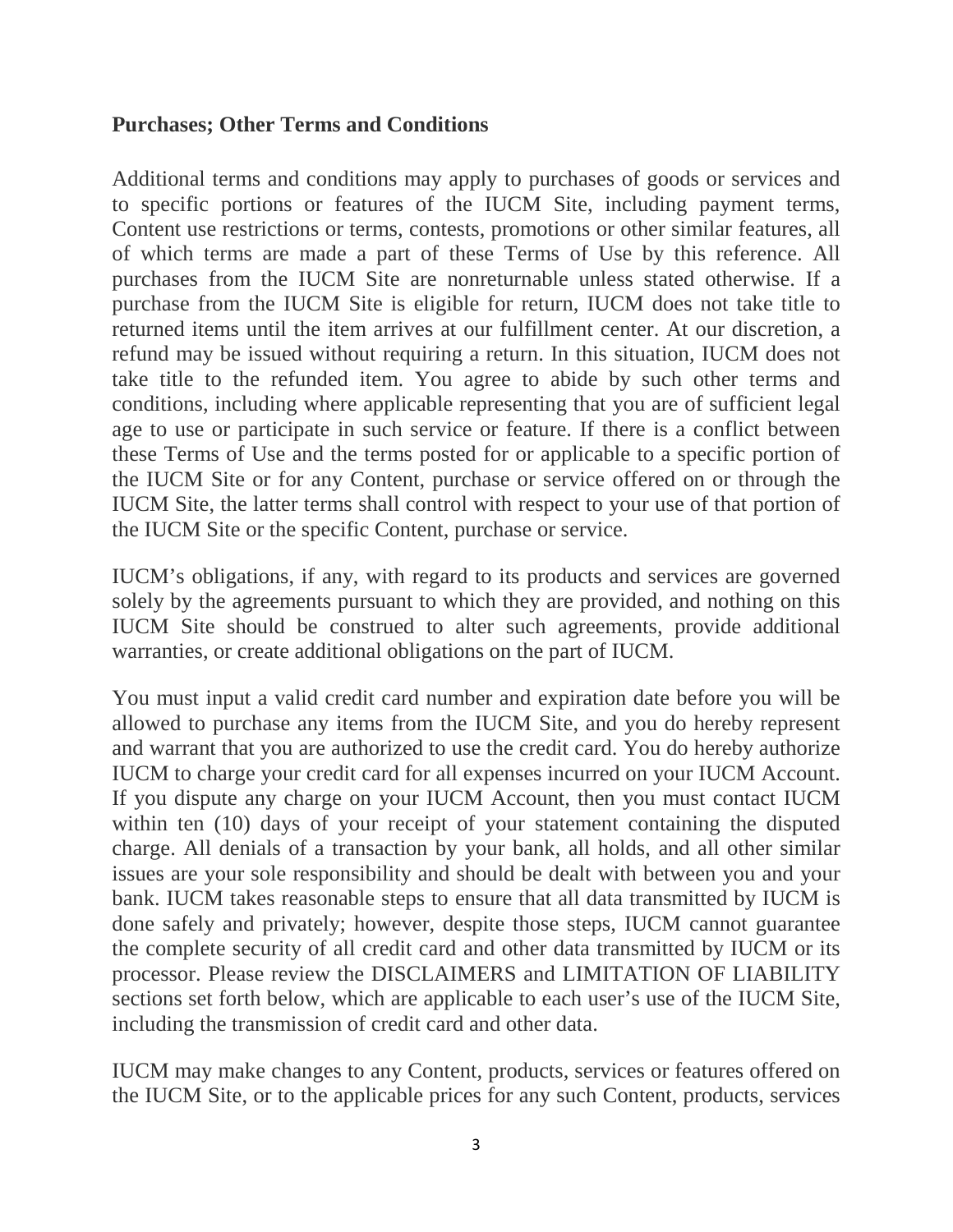or features, at any time, without notice. IUCM attempts to be as accurate as possible. However, IUCM does not warrant that product descriptions or other information about any IUCM product or service is complete, reliable, current, or error-free. IUCM reserves the right to cancel any transaction up until the time the item is shipped. All items purchased from IUCM are made pursuant to a shipment contract. This means that the risk of loss and title for such items pass to you upon IUCM's delivery to the carrier.

# **Privacy**

IUCM's [Privacy](http://www.davidccook.com/policy) Policy applies to use of this IUCM Site, and its terms (current or as they may be amended) are made a part of these Terms of Use by this reference. Additionally, by using the IUCM Site, you acknowledge and agree that Internet transmissions are never completely private or secure. You understand that any message or information you send to the IUCM Site may be read or intercepted by others, even if there is a special notice that a particular transmission (for example, credit card information) is encrypted.

The IUCM Privacy Policy may be changed from time to time. Your use of the IUCM Site shall subject you to the then-current terms of the Privacy Policy.

The IUCM Site may use encryption technology to protect information from access by unauthorized third parties. IUCM AND ITS RELATED PARTIES PROVIDE NO GUARANTY, REPRESENTATION, OR WARRANTY, WHETHER EXPRESS OR IMPLIED (INCLUDING THE IMPLIED WARRANTIES OF MERCHANTABILITY AND FITNESS FOR A PARTICULAR PURPOSE), THAT THE ENCRYPTION TECHNOLOGY WILL OPERATE AS INTENDED OR THAT A THIRD PARTY WILL NOT BE ABLE TO ACCESS INFORMATION. If you have any concern about sending any information over the Internet or otherwise communicating with IUCM, then you should use an alternative means of submission. By sending information over the Internet in connection with your use of the IUCM Site, you agree to indemnify and hold harmless IUCM, its officers, directors, employees, contractors, agents, affiliates, and assigns from and against all claims arising out of or relating to any failure of the encryption technology to protect your information.

# **Links to Other Sites**

This IUCM Site may contain links to third-party web sites ("Linked Sites"). These Linked Sites are provided solely as a convenience to our visitors. Such Linked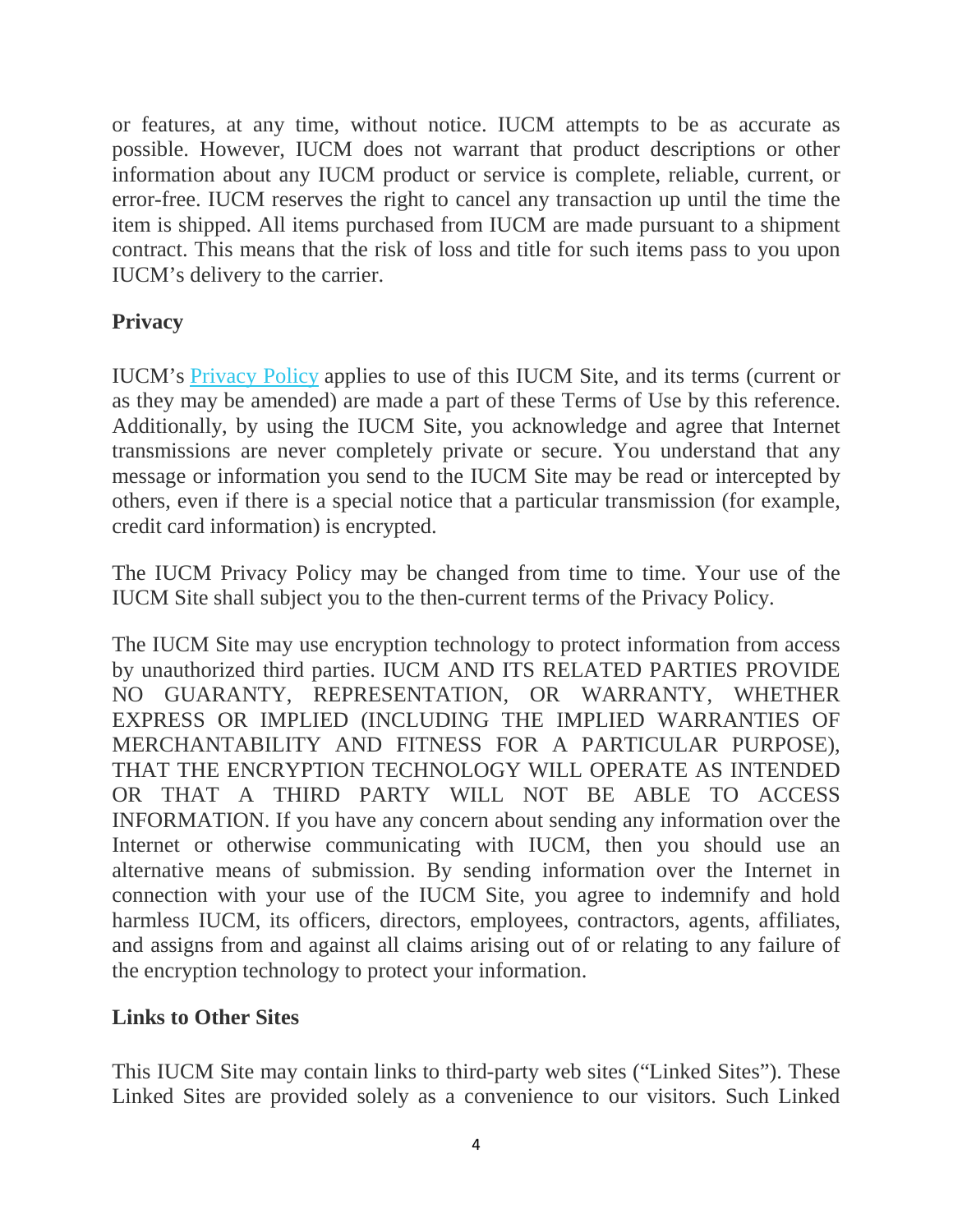Sites are not under IUCM's control, and IUCM is not responsible for the practices, content, security, privacy policies or practices of the Linked Sites and does not endorse (and cannot censor or edit) the content of such Linked Sites, including any information or materials contained on such Linked Sites. You will need to make your own independent judgment regarding your interaction with these Linked Sites.

# **Your Use of the IUCM Site**

You may not use any "deep-link", "page-scrape", "robot", "spider" or other automatic device, program, algorithm or methodology, or any similar or equivalent manual process, to access, acquire, copy or monitor any portion of the IUCM Site or any Content, or in any way reproduce or circumvent the navigational structure or presentation of the IUCM Site or any Content, to obtain or attempt to obtain any materials, documents or information through any means not purposely made available through the IUCM Site. IUCM reserves the right to bar any such activity.

You may not attempt to gain unauthorized access to any portion or feature of the IUCM Site, or any other systems or networks connected to the IUCM Site or to any IUCM server, or to any of the services offered on or through the IUCM Site, by hacking, password "mining" or any other illegitimate means.

You may not probe, scan or test the vulnerability of the IUCM Site or any network connected to the IUCM Site, nor breach the security or authentication measures on the IUCM Site or any network connected to the IUCM Site. You may not reverse look-up, trace, or seek to trace any information on any other user of or visitor to the IUCM Site, or any other customer of IUCM, including any IUCM Account not owned by you, to its source, or exploit the IUCM Site or any service or information made available or offered by or through the IUCM Site, in any way where the purpose is to reveal any information, including but not limited to personal identification or information, other than your own information, as provided for by the IUCM Site.

You agree that you will not take any action that imposes an unreasonable or disproportionately large load on the infrastructure of the IUCM Site or IUCM's systems or networks, or any systems or networks connected to the IUCM Site or to IUCM.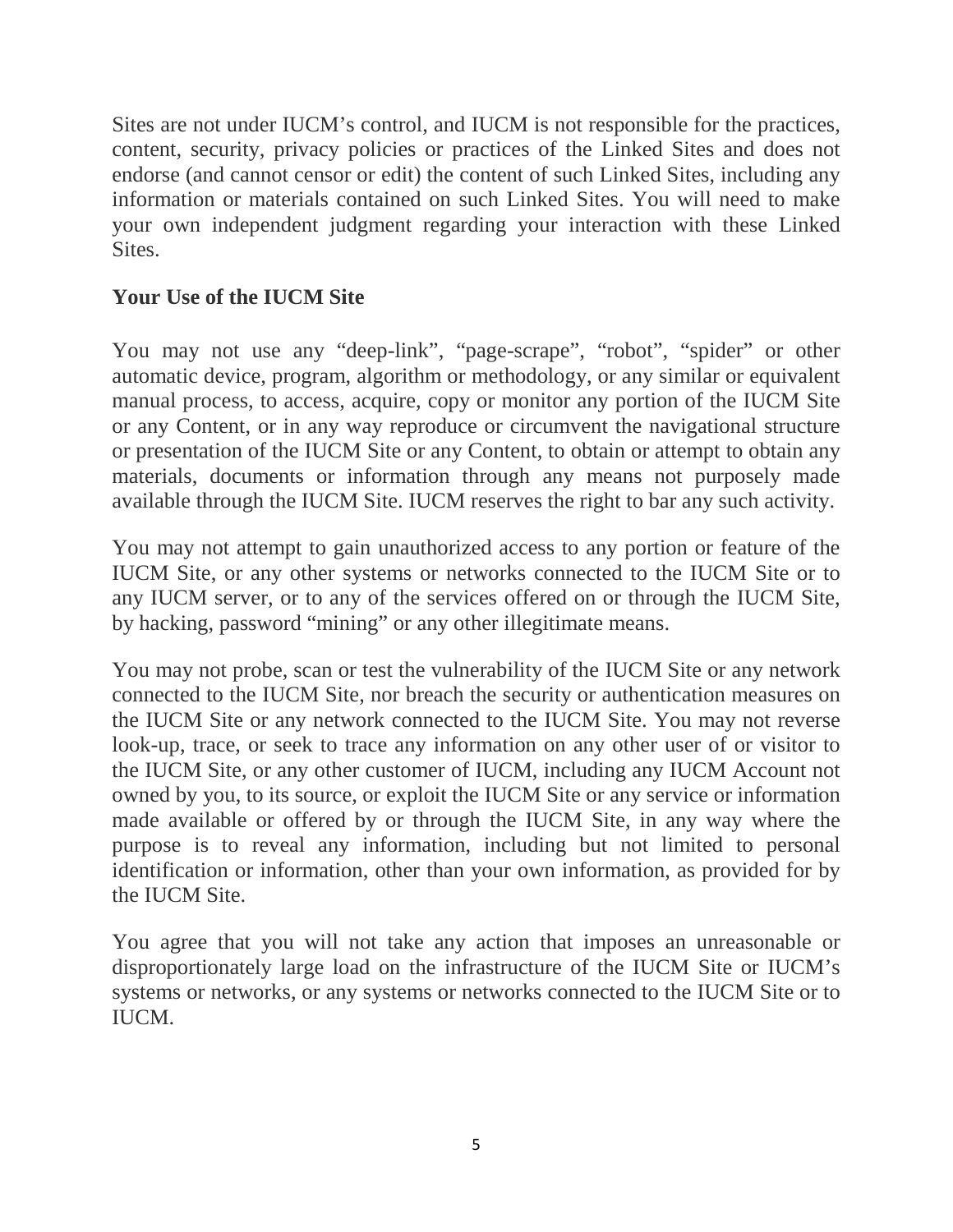You agree not to use any device, software, or routine to interfere or attempt to interfere with the proper working of the IUCM Site or any transaction being conducted on the IUCM Site, or with any other person's use of the IUCM Site.

You may not forge headers or otherwise manipulate identifiers in order to disguise the origin of any message or transmittal you send to IUCM on or through the IUCM Site or any service offered on or through the IUCM Site. You may not pretend that you are, or that you represent, someone else, or impersonate any other individual or entity.

You may not use the IUCM Site or any Content for any purpose that is unlawful or prohibited by these Terms of Use, or to solicit the performance of any illegal activity or other activity which infringes the rights of IUCM or others.

All rights not expressly granted to you in these Terms of Use or any other service terms you agree to are reserved and retained by IUCM or its licensors, suppliers, rights holders, or other content providers. The license granted by IUCM automatically terminates if you do not comply with these Terms of Use or any other terms of service.

#### **Disclaimers**

IUCM DOES NOT PROMISE THAT THE IUCM SITE OR ANY CONTENT, PRODUCT, SERVICE OR FEATURE OF THE IUCM SITE WILL BE ERROR-FREE OR UNINTERRUPTED, OR THAT ANY DEFECTS WILL BE CORRECTED, OR THAT YOUR USE OF THE IUCM SITE WILL PROVIDE SPECIFIC RESULTS. THE IUCM SITE AND ITS CONTENTS ARE DELIVERED ON AN "AS-IS" AND "AS-AVAILABLE" BASIS. IUCM CANNOT ENSURE THAT ANY FILES OR OTHER DATA YOU DOWNLOAD FROM THE IUCM SITE OR ELECTRONIC COMMUNICATIONS SENT FROM IUCM WILL BE FREE OF VIRUSES OR CONTAMINATION OR DESTRUCTIVE FEATURES. TO THE FULL EXTENT PERMISSIBLE BY APPLICABLE LAW, IUCM DISCLAIMS ALL WARRANTIES, EXPRESS OR IMPLIED, INCLUDING ANY WARRANTIES OF ACCURACY, NON-INFRINGEMENT, MERCHANTABILITY, AND FITNESS FOR A PARTICULAR PURPOSE. IUCM DISCLAIMS ANY AND ALL LIABILITY FOR THE ACTS, OMISSIONS AND CONDUCT OF ANY THIRD PARTIES IN CONNECTION WITH OR RELATED TO YOUR USE OF THE IUCM SITE AND/OR ANY IUCM SERVICES. YOU EXPRESSLY AGREE THAT YOU ASSUME TOTAL RESPONSIBILITY FOR YOUR USE OF THE IUCM SITE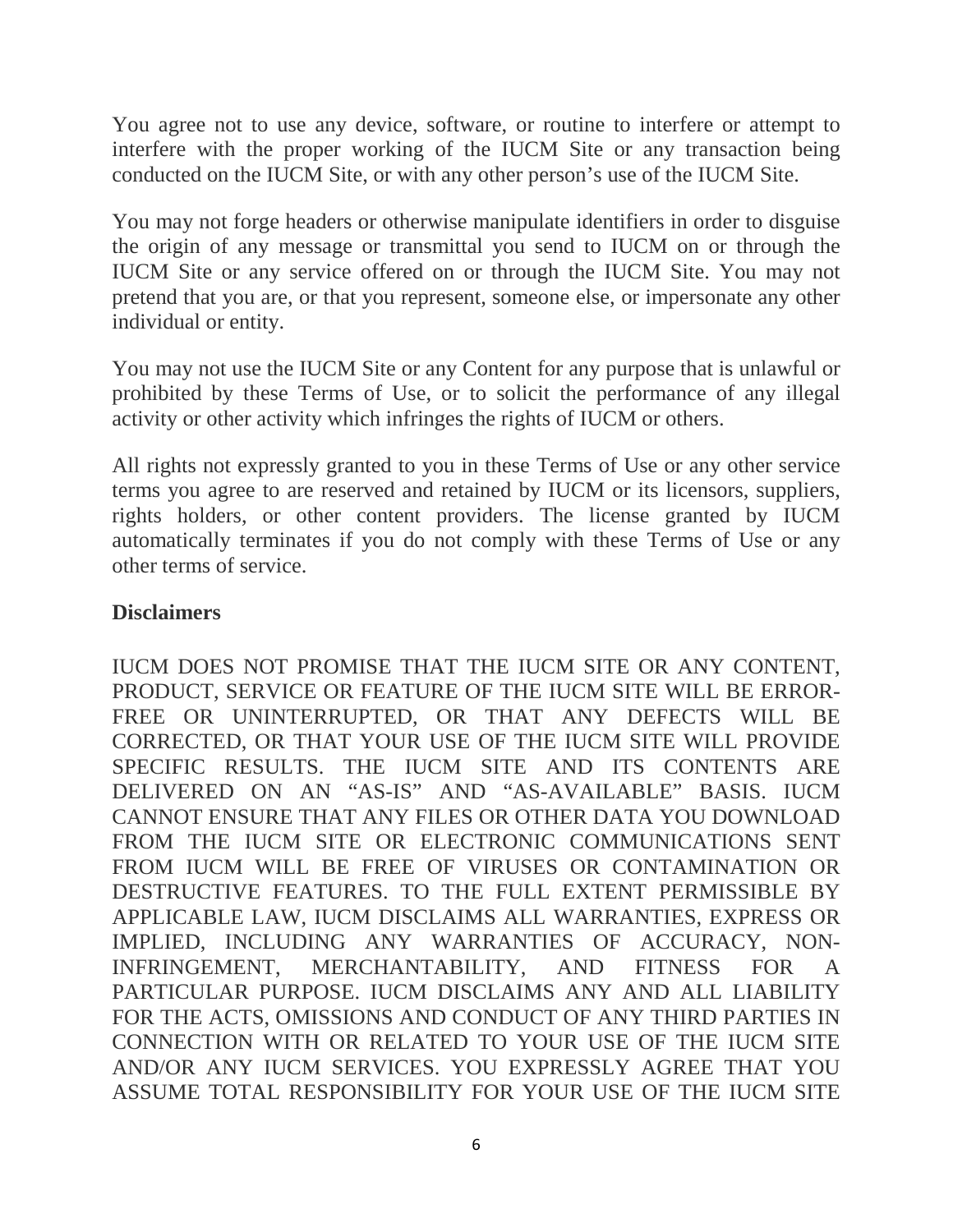### OR A IUCM ACCOUNT AND ANY LINKED SITES. YOUR SOLE REMEDY AGAINST IUCM FOR DISSATISFACTION WITH THE IUCM SITE OR ANY CONTENT IS TO STOP USING THE IUCM SITE OR ANY SUCH CONTENT. THIS LIMITATION OF RELIEF IS A PART OF THE BARGAIN BETWEEN THE PARTIES.

The above disclaimer applies to any damages, liability or injuries caused by any failure of performance, error, omission, interruption, deletion, defect, delay in operation or transmission, computer virus, communication line failure, theft or destruction of or unauthorized access to, alteration of, or use, whether for breach of contract, tort, negligence or any other cause of action.

IUCM reserves the right to do any of the following, at any time, without notice: (1) to modify, suspend or terminate operation of or access to the IUCM Site, or any portion of the IUCM Site or IUCM Account, for any reason; (2) to modify or change the IUCM Site or any portion of the IUCM Site; and (3) to interrupt the operation of the IUCM Site, or any portion of the IUCM Site or a IUCM Account, as necessary to perform routine or non-routine maintenance, error correction, or other changes.

#### **Limitation of Liability**

Except where prohibited by law, in no event will IUCM (or its directors, officers, employees, contractors, agents' affiliates or assigns) be liable to you for any indirect, consequential, exemplary, incidental or punitive damages, including lost profits, even if IUCM has been advised of the possibility of such damages.

If, notwithstanding the other provisions of these Terms of Use, IUCM is found to be liable to you for any damage or loss which arises out of or is in any way connected with your use of the IUCM Site or any Content, IUCM's liability shall in no event exceed the greater of (1) the total amount you paid to IUCM in the transaction giving rise to your claim, or (2) US \$100.00. Some jurisdictions do not allow limitations of liability, so the foregoing limitation may not apply to you.

CERTAIN STATE LAWS DO NOT ALLOW LIMITATIONS ON IMPLIED WARRANTIES OR THE EXCLUSION OR LIMITATION OF CERTAIN DAMAGES. IF THESE LAWS APPLY TO YOU, SOME OR ALL OF THE ABOVE DISCLAIMERS, EXCLUSIONS, OR LIMITATIONS MAY NOT APPLY TO YOU, AND YOU MIGHT HAVE ADDITIONAL RIGHTS.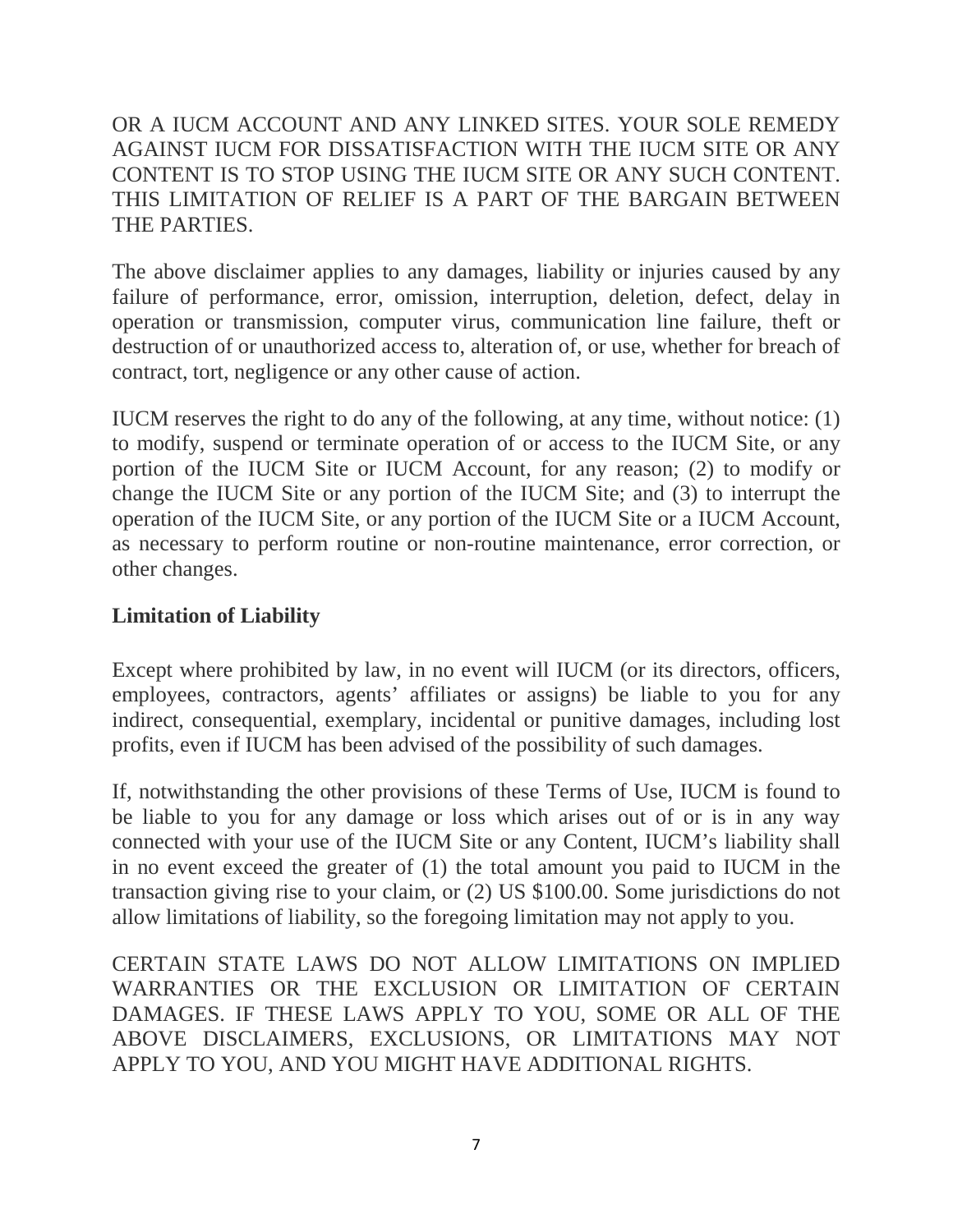# **Indemnity**

You agree to indemnify and hold IUCM, its officers, directors, employees, contractors, agents, affiliates and assigns, harmless from any demands, loss, liability, claims or expenses (including attorneys' fees), made against IUCM by any third party due to or arising out of or in connection with your use of the IUCM Site. This obligation shall survive your use of the IUCM Site.

#### **Violation of These Terms of Use**

ICUM may disclose any information we have about you (including your identity) if we determine that such disclosure is necessary in connection with any investigation or complaint regarding your use of the IUCM Site, or to identify, contact or bring legal action against someone who may be causing injury to or interfering with (either intentionally or unintentionally) the IUCM Site, Content, IUCM's rights or property, or the rights or property of visitors to or users of the IUCM Site, including IUCM's customers. IUCM reserves the right at all times to disclose any information that IUCM deems necessary to comply with any applicable law, regulation, legal process or governmental request. IUCM also may disclose your information when IUCM determines that applicable law requires or permits such disclosure, including exchanging information with other companies and organizations for fraud protection purposes.

You acknowledge and agree that IUCM may preserve any transmittal or communication by you with IUCM through the IUCM Site or any service offered on or through the IUCM Site or by other means of communication, and may also disclose such data if required to do so by law or IUCM determines that such preservation or disclosure is reasonably necessary to (1) comply with legal process, (2) enforce these Terms of Use, (3) respond to claims that any such data violates the rights of others, or (4) protect the rights, property or personal safety of IUCM, its directors, officers, employees, contractors, agents, affiliates and assigns, users of or visitors to the IUCM Site, and the public.

You agree that IUCM may, in its sole discretion and without prior notice, terminate and/or block your access to the IUCM Site or an IUCM Account or terminate or block access to any related websites, products or services, if we determine that you have violated these Terms of Use or other agreements or guidelines which may be associated with your use of the IUCM Site, an IUCM Account, or other website or service associated with IUCM. You also agree that any violation by you of these Terms of Use will constitute an unlawful and unfair business practice, and will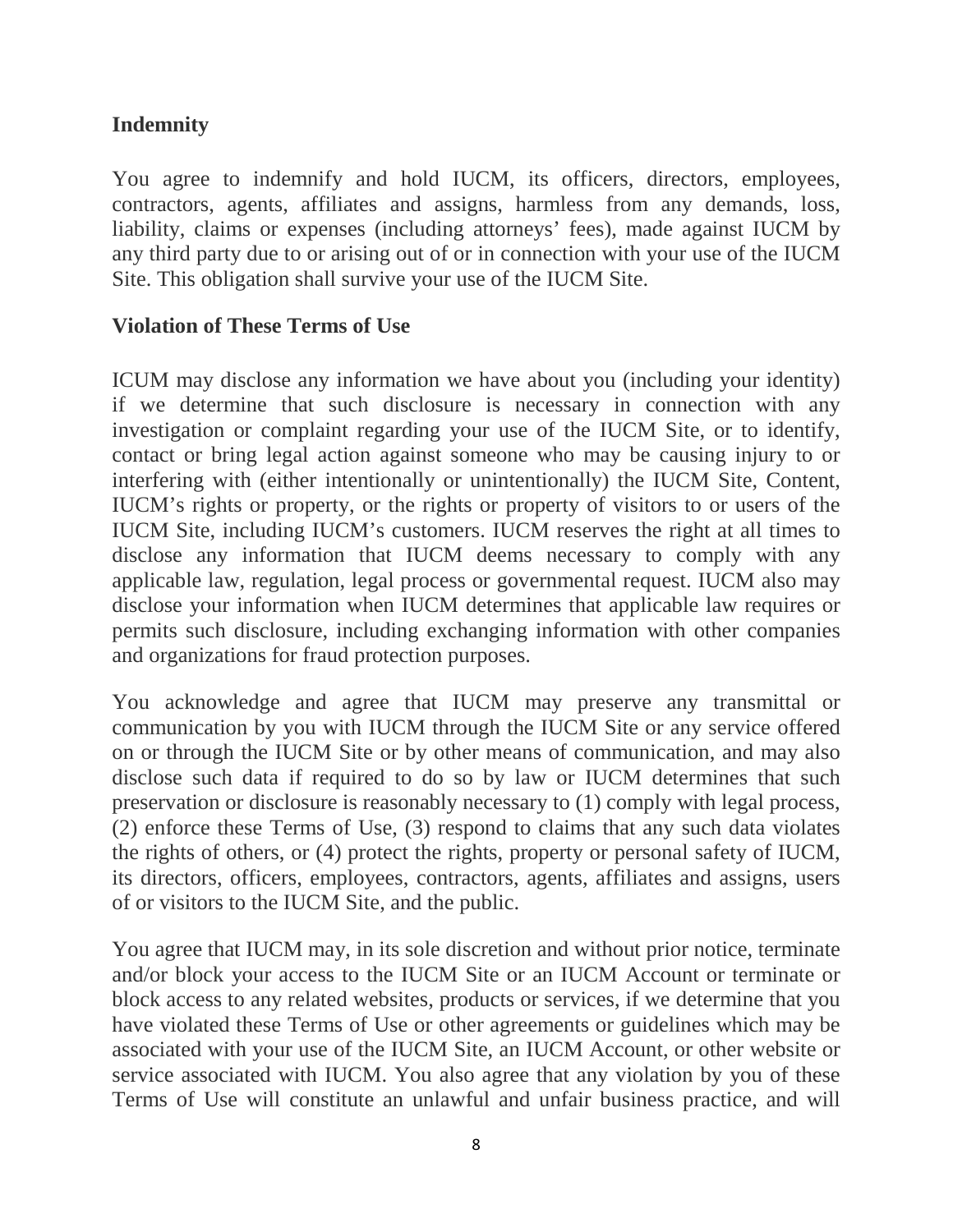cause irreparable harm to IUCM, for which monetary damages would be inadequate, and you consent to IUCM obtaining any injunctive or equitable relief that IUCM deems necessary or appropriate in such circumstances. These remedies are in addition to any other remedies IUCM may have at law or in equity.

You agree that IUCM may, in its sole discretion and without prior notice, terminate your access to the IUCM Site or an IUCM Account, for cause, which includes (but is not limited to) (1) requests by law enforcement or other government agencies, (2) discontinuance or material modification of the IUCM Site or any service offered on or through the ICUM Site, or (3) unexpected technical issues or problems.

If IUCM does take any legal action against you as a result of your violation of these Terms of Use, IUCM will be entitled to recover from you, and you agree to pay, all reasonable attorneys' fees and costs of such action, in addition to any other relief granted to IUCM. You agree that IUCM will not be liable to you or to any third party for termination of your access to the IUCM Site as a result of any violation of these Terms of Use.

# **Governing Law; Dispute Resolution**

You agree that all matters relating to your access to or use of the IUCM Site, including all disputes, will be governed by the laws of the United States and by the laws of the State of Illinois without regard to its conflicts of law provisions. You agree to the personal jurisdiction by and venue in the federal court in Winnebago County, Illinois, and waive any objection to such jurisdiction or venue. Any claim under these Terms of Use must be brought within one (1) year after the cause of action arises, or such claim or cause of action is barred. You may not seek recovery for damages related to the use of the IUCM Site. In any action to enforce or pertaining to these Terms of Use or the IUCM Site, the prevailing party will be entitled to costs and attorneys' fees. In the event of any controversy or dispute between IUCM and you arising out of or in connection with your use of the IUCM Site, the parties shall attempt, promptly and in good faith, to resolve any such dispute. If we are unable to resolve any such dispute within a reasonable time (not to exceed thirty (30) days), then the parties agree to submit such controversy or dispute to mediation. If the dispute cannot be resolved through mediation, then the parties shall be free to pursue their claim under applicable law.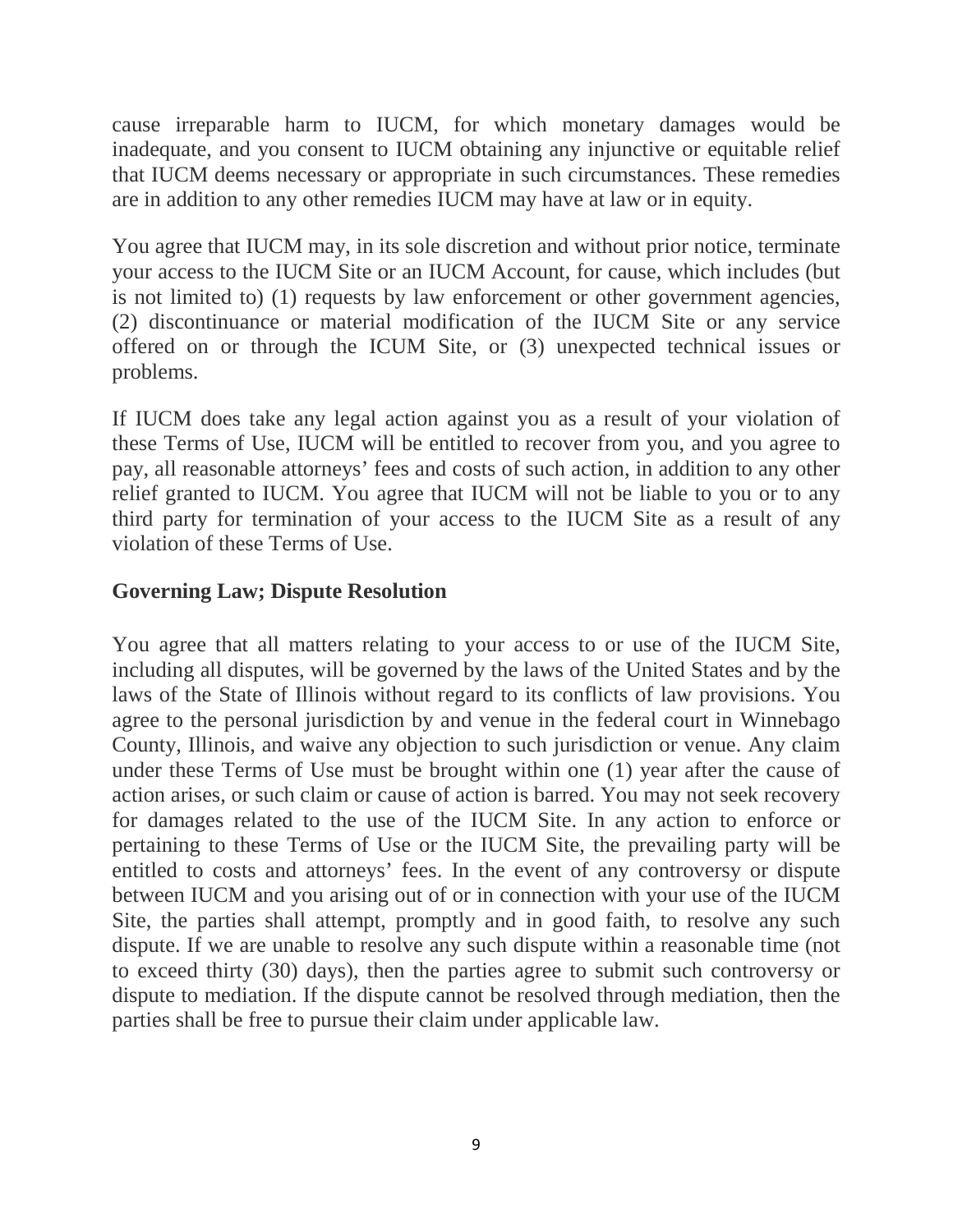#### **Void Where Prohibited**

Although the IUCM Site is accessible worldwide, not all Content, features, products or services discussed, referenced, provided or offered through or on the IUCM Site are available to all persons or in all geographic locations, or appropriate or available for use outside the United States. IUCM reserves the right to limit, in its sole discretion, the provision and quantity of any Content, feature, product or service to any person or geographic area. Any offer for any Content, feature, product or service made on the IUCM Site is void where prohibited. If you choose to access the IUCM Site from outside the United States, you do so on your own initiative and you are solely responsible for complying with applicable local laws.

#### **Miscellaneous**

You may not use, distribute, transmit, or export or re-export any Content or any copy or adaptation of such Content, or any product or service offered on the IUCM Site, in violation of any applicable laws or regulations, including without limitation United States export laws and regulations.

If any of the provisions of these Terms of Use are held by a court or other tribunal of competent jurisdiction to be void or unenforceable, such provisions shall be limited or eliminated to the minimum extent necessary and replaced with a valid provision that best embodies the intent of these Terms of Use, so that these Terms of Use shall remain in full force and effect. These Terms of Use constitute the entire agreement between you and IUCM with regard to your use of the IUCM Site, and any and all other written or oral agreements or understandings previously existing between you and IUCM with respect to such use are hereby superseded and cancelled. IUCM will not accept any counter-offers to these Terms of Use, and all such offers are hereby categorically rejected. IUCM's failure to insist on or enforce strict performance of these Terms of Use shall not be construed as a waiver by IUCM of any provision or any right it has to enforce these Terms of Use, nor shall any course of conduct between IUCM and you or any other party be deemed to modify any provision of these Terms of Use. These Terms of Use shall not be interpreted or construed to confer any rights or remedies on any third parties.

IUCM may provide access to international data and, therefore, may contain references or cross references to IUCM products, programs and services that are not announced in your country. Such reference does not imply that IUCM intends to announce or provide such products, programs or services in your country.